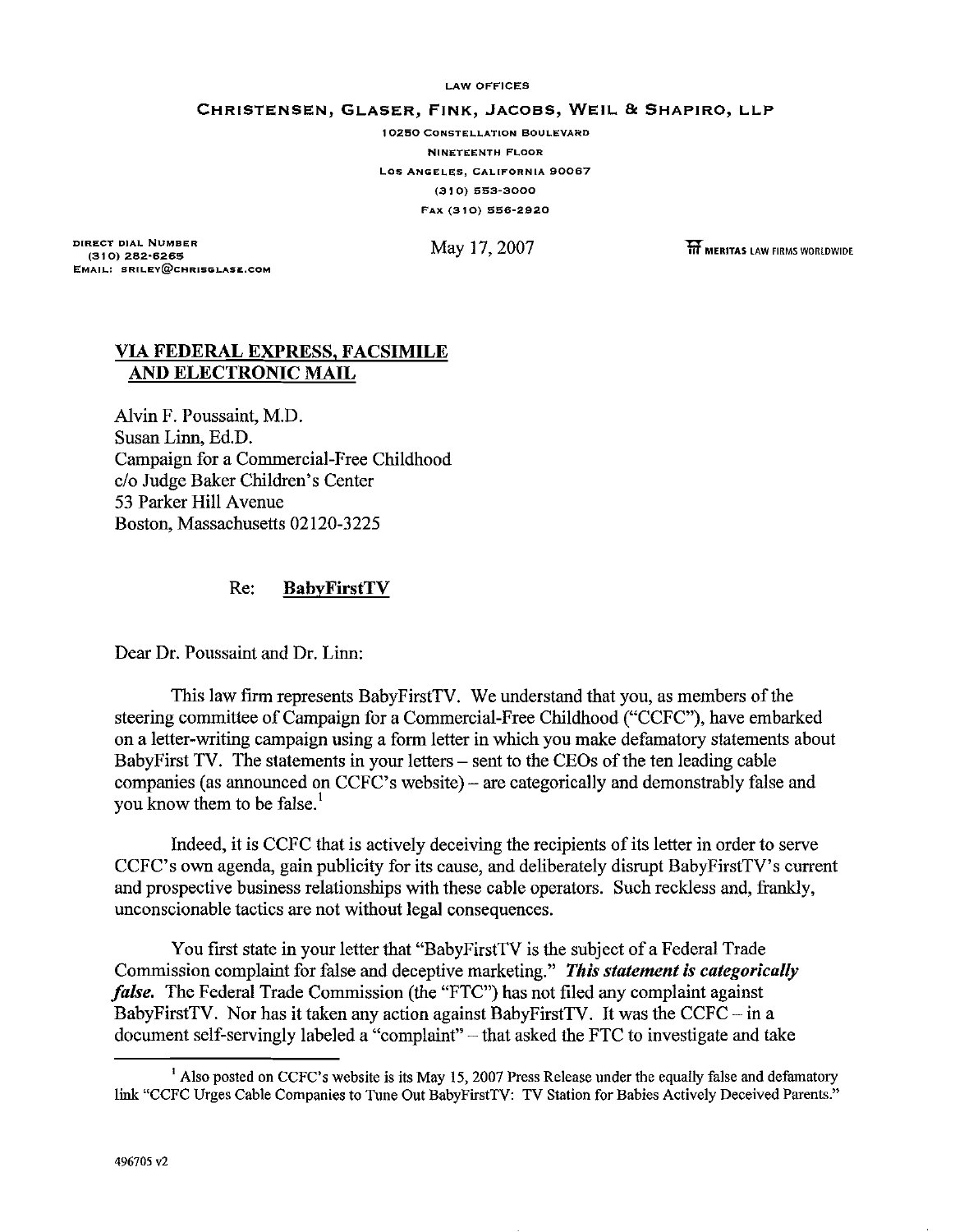Alvin F. Poussaint, M.D. Susan Linn, Ed.D. May 17, 2007 Page 2

action against BabyFirstTV for what CCFC alleged to be false and deceptive claims regarding BabyFirstTV's programming. In its "complaint and request for investigation," lodged with the FTC close to a year ago in June 2006, CCFC asked the FTC to take the following action against BabyFirstTV: "1) bring an action pursuant to 15 U.S.C. § 53 to obtain preliminary and permanent injunction against BabyFirstTV ...; 2) initiate an action under 15 U.S.C. § 45 to permanently prohibit BabyFirstTV ... from making claims about the educational and developmental benefits of [its] programming; 3) require BabyFirstTV ... to clearly and conspicuously disclose the American Academy of Pediatrics' recommendation of no screen time for children under age two on [its] website[], packaging and other forms of advertising; and 4) provide such other relief as the Commission finds appropriate." *The FTC has taken none ofthe action urged* by *CCFC.*

Next, your letter states that BabyFirstTV makes "false claims that its programming is educational for infants" and that BabyFirstTV "provides no research to support its acclaims." *These statements are also untrue.* BabyFirstTV makes no false claims whatsoever about its programming; indeed, any and all claims it makes about its progrannning are backed by overwhelming substantiation. And, although BabyFirstTV does not directly refer to this substantiation on its website or other promotional literature, the substantiation exists and is available to the public. In contrast to what CCFC has done its letter, in promoting its programming, BabyFirstTV does not present a biased, one-sided, and incomplete view of the available research and literature.

In addition to the robust substantiation supporting BabyFirstTV's claims, BabyFirstTV has an advisory board, comprised of esteemed and well-credentialed experts in the fields of child education and development and child psychology, which is actively involved in creating, developing, and approving BabyFirstTV's progrannning. *See* http://www.babyfirsttv.com/faq.asp (Who are the child development experts of BabyFirstTV?).

The research demonstrating that BabyFirstTV's programming is educational for infants includes, but is not limited to:

> • "Viewing of educational programs like Dora the Explorer, Blue's Clues, Dragontales, Arthur and Clifford between six and 30 months of age was associated with accelerated growth, whereas overall television viewing (including adult programs) was associated with reduced vocabulary."<sup>2</sup> The Effects of *Electronic Media on Children Ages Zero to Six: A History of Research, Prepared for the Kaiser Family Foundation by the Center on Media and Child Health.*

 $2$  By definition, BabyFirstTV's programming is educational as all of its shows are dedicated to educational **subject matter, suchas vocabulary, language, numbers, counting, etc.**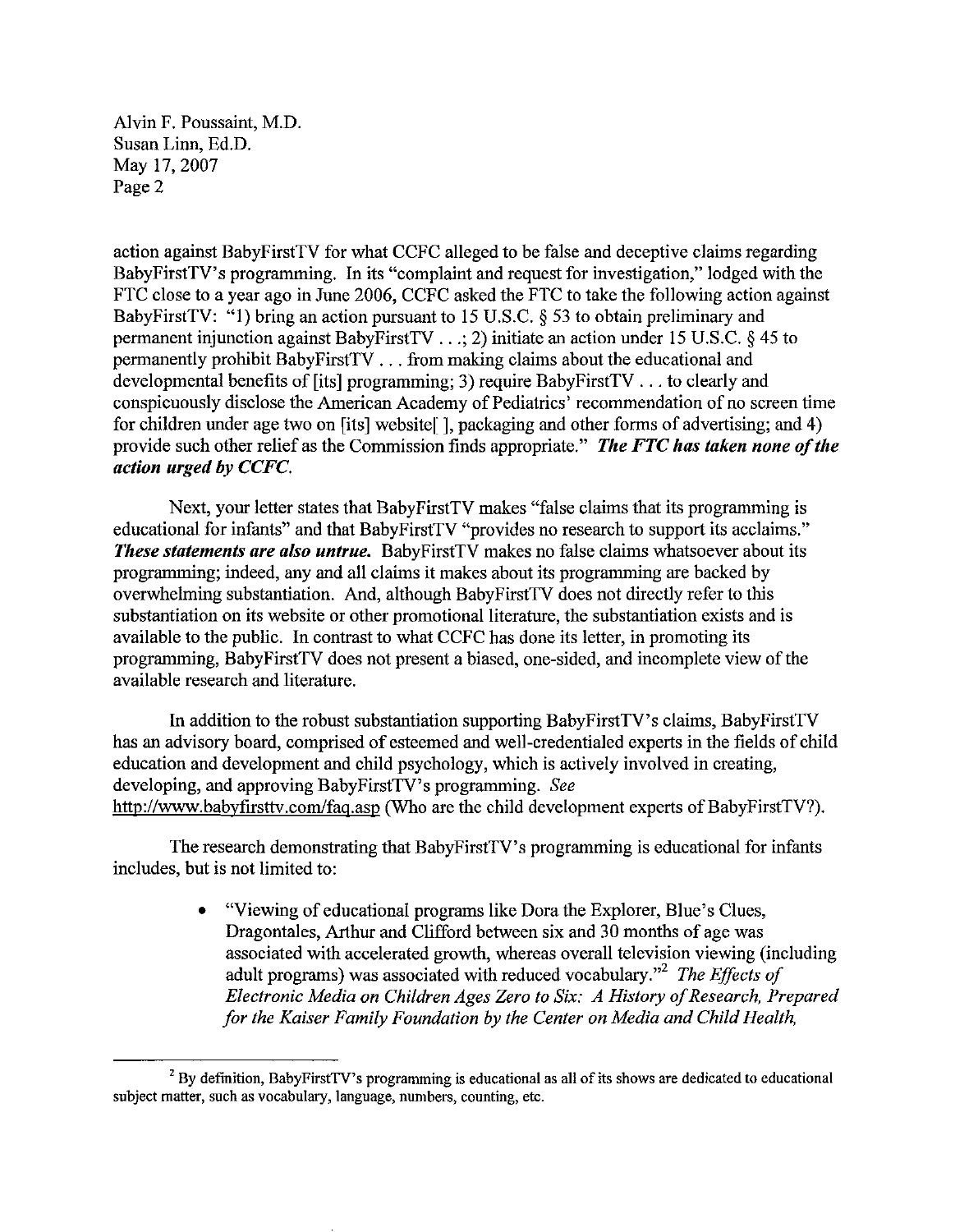Alvin F. Poussaint, M.D. Susan Linn, Ed.D. May 17,2007 Page 3

> *Children's Hospital, Boston* ("Kaiser Study") at 9, citing Deborah L. Linebarger and Dale Walker, *Infants' and Toddlers' Television Viewing and Language Outcomes (2005).*

- "Educational TV viewing at two and three years of age predicted school readiness among low to moderate income children." Kaiser Study at 9, citing John C. Wright, Aletha C. Huston, Kimberlee C. Murphy, Michelle St. Peters, Marites Piñon, Ronda Scantlin, and Jennifer Kotler, *The Relationship of Early Television Viewing to School Readiness and Vocabulary ofChildren from Low-Income Families: The Early Window Project* (2000) ("The Early Window Project").
- "Preschoolers who viewed educational TV programs had higher grades and read more books in high school." Kaiser Study at 9, citing Daniel R. Anderson, Aletha C. Huston, Kelly L. Schmitt, Deborah L. Linebarger, John B. Wright, *Early Childhood Television Viewing and Adolescent Behavior* (2001) ("Early Childhood Television").
- Very young children have a "unique responsiveness to educational programming that has been linked to both immediate and long range educational benefits." Kaiser Study at 1, citing Anderson, Huston, et al., Early Childhood Television (2001); Wright, Huston, et aI., The Early Window Project (2001).
- "Social Learning Theory predicts that children can learn new behaviors from television and other audio visual media." Kaiser Study at 2.
- "Children who regularly watched Blue's Clues, a curriculum-based interactive TV program for preschoolers, scored higher on standardized measures of problem solving and flexible thinking than children who did not watch Blue's Clues, even though both groups of children had scored equivalently on a pre-test prior to Blue's Clues exposure." Kaiser Study at 9, citing Anderson, Bryant, Wilder, Santomero (2000).
- "On the positive side of the ledger, there is evidence that thoughtfully designed television used at the appropriate developmental stage can be educational." Kaiser Study at 9.
- "Viewing child-audience informative programs between age 2 and 3 predicted high subsequent performance on all four measurements of academic skill [reading, math, receptive vocabulary, and school readiness] ... The result affirms the conclusion that the relations of television viewed to early academic skills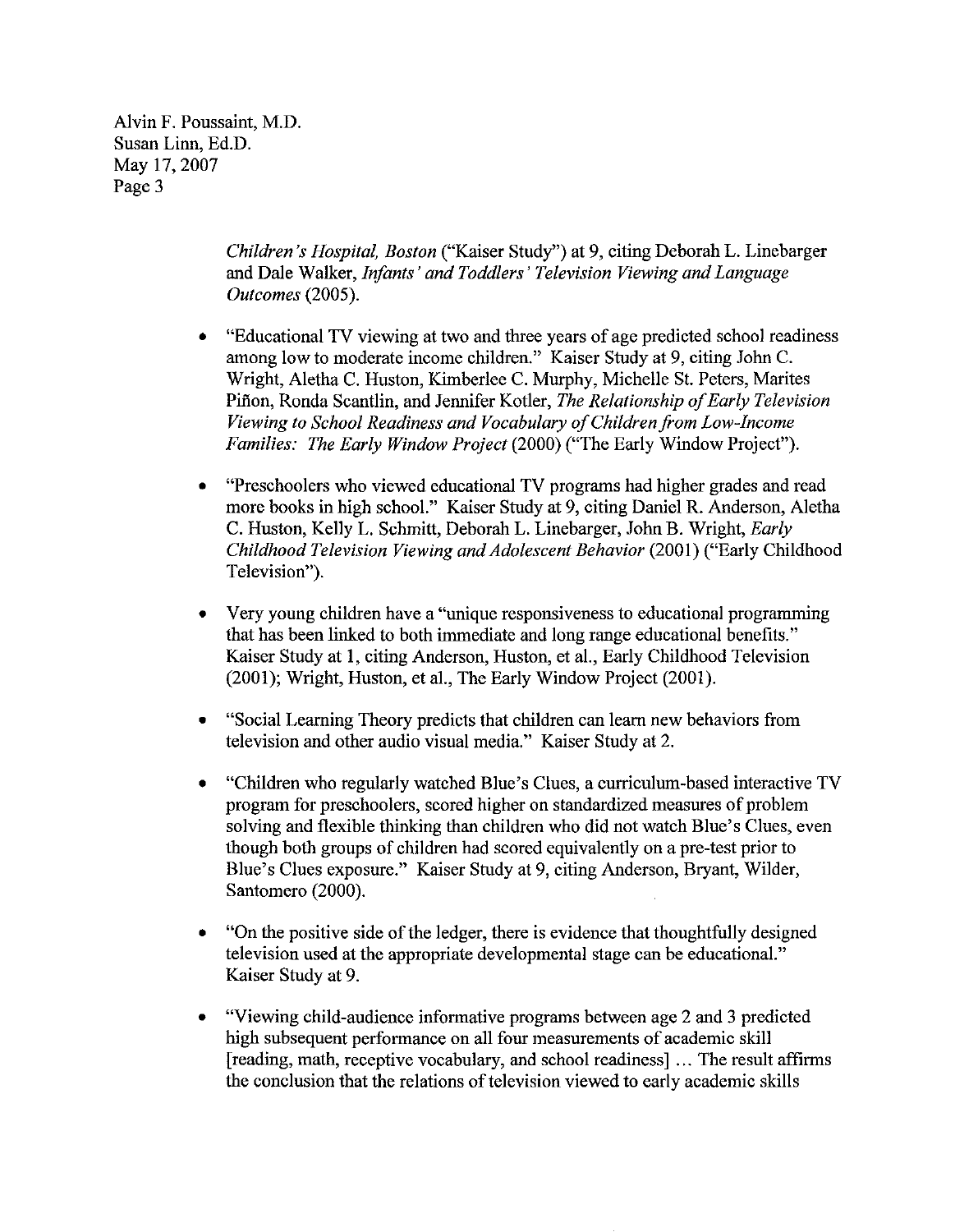Alvin F. Poussaint, M.D. Susan Linn, Ed.D. May 17,2007 Page 4

> depend primarily on the content of the programs viewed." Wright, Huston, et al., The Early Window Project (2001).

The foregoing is by no means an exhaustive, but rather an illustrative, sampling of the available literature and research supportive of BabyFirstTV's educational-based claims. For you to say that there is no such support is totally unfounded.

Your letter also states that "BabyFirstTV [falsely] claims that television is not harmful to babies." The no screen time recommendation for children under age two which you advocate  $-a$ 1999 recommendation from the American Academy of Pediatrics - has been called into question. "The recommendation by the American Academy of Pediatrics (1999) urging parents to avoid television for children younger than 2 years old may be premature ... The results reported here suggest that appropriate, curriculum-based educational programs may have beneficial associations with expressive language production and vocabulary. Linebarger and Walker, *Infants' and Toddlers' Television Viewing and Language Outcomes* (2005). You may also be aware of an even more recent article published in *Pediatrics* (The Official Journal of the American Academy of Pediatrics), entitled "A Systematic Review for the Effects of Television Viewing by Infants and Preschoolers." This article determined that "[t]he findings suggest that educational television programs are successful in broadening young children's knowledge, affecting their racial attitudes, and increasing their imaginativeness."

While the *Pediatrics* article considers only the content of television programming for infants, BabyFirstTV affirmatively counsels parents about responsible TV viewing habits, including restricting the amount of the child's television viewing time. BabyFirstTV's website (with which you admittedly are familiar as it is cited in your letter) includes a Parent's Guide ("Encouraging a Productive Co-Viewing Experience with Your Baby"). Among other advice, the Parent's Guide recommends that parents "firmly limit the amount of time you allow your child to watch television" and, further, that parents "share in the child's TV viewing experience."

As the foregoing demonstrates, the statements in your letter are false and misleading. BabyFirstTV hereby demands that you immediately: I) cease and desist from sending copies of your letter (or any other letters making similar false and defamatory statements) to any other third parties, including, but not limited to, cable operators; 2) post on CCFC's website and send to each of the ten cable operators who received your letter a letter of retraction, along with a copy of this letter; and 3) remove all references to your letter and the accompanying press release from CCFC's website. If, by 5:00 p.m. (Pacific time) on Friday, May 18, 2007, we do not receive written confirmation from you or your legal counsel that you agree to the foregoing, we have been authorized by BabyFirstTV to initiate legal action against CCFC, you personally, and other members of the steering committee who clearly have authorized your letter and endorsed the statements made therein. In addition to money damages for the harm caused to